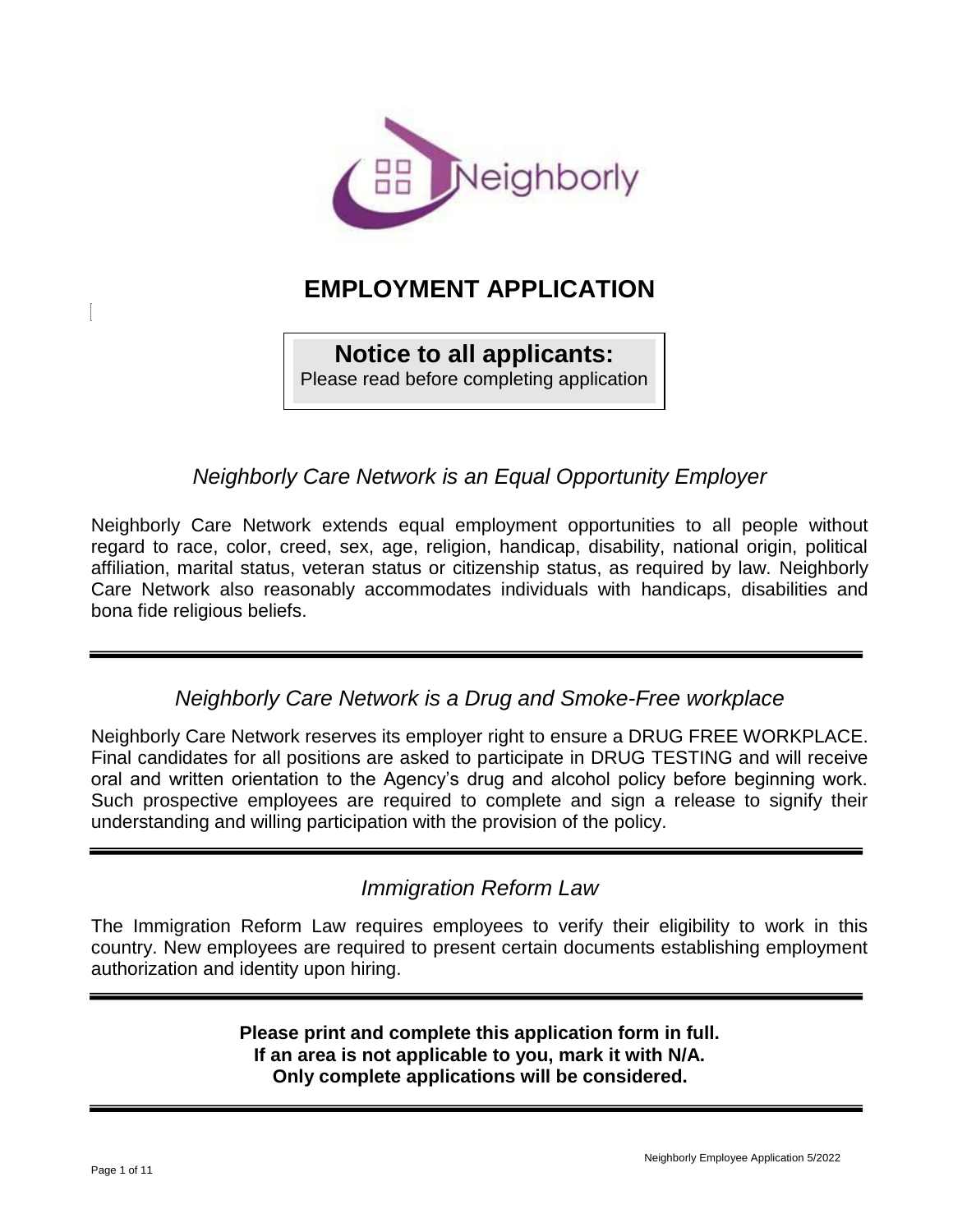# **EMPLOYMENT APPLICATION**

| Position applied for:                                                                                                                                                                                                        | <u> 1989 - Andrea Stadt Britain, fransk politik (d. 1989)</u> |                                                    |                | Date: |  |                               |  |
|------------------------------------------------------------------------------------------------------------------------------------------------------------------------------------------------------------------------------|---------------------------------------------------------------|----------------------------------------------------|----------------|-------|--|-------------------------------|--|
|                                                                                                                                                                                                                              | (This application expires 30 days after the above date)       |                                                    |                |       |  |                               |  |
| <b>Personal Data:</b>                                                                                                                                                                                                        |                                                               |                                                    |                |       |  |                               |  |
| <b>Last Name</b>                                                                                                                                                                                                             | <b>First Name</b>                                             |                                                    | Middle Initial |       |  | <b>Social Security Number</b> |  |
| <b>Street Address</b>                                                                                                                                                                                                        |                                                               | City                                               | <b>State</b>   |       |  | $\overline{Zip}$              |  |
| Phone                                                                                                                                                                                                                        | Cell Phone                                                    | Email                                              |                |       |  |                               |  |
| When are you able to begin employment?                                                                                                                                                                                       |                                                               | <u> 1989 - Johann Stone, mars et al. (</u> † 1920) |                |       |  |                               |  |
| If you are under 18 and it is required, can you furnish a work permit?<br>Yes<br>No<br>If no, please explain:                                                                                                                |                                                               |                                                    |                |       |  |                               |  |
| Have you ever applied for employment or worked here before?<br>No<br>Yes<br>If yes, provide date(s):<br><u> 1989 - Johann Stoff, deutscher Stoffen und der Stoffen und der Stoffen und der Stoffen und der Stoffen und d</u> |                                                               |                                                    |                |       |  |                               |  |
| List any relatives currently employed here:                                                                                                                                                                                  |                                                               |                                                    |                |       |  |                               |  |
| Are there any days, shifts or hours that you will not work?<br>Yes<br>No<br><u> 1989 - Johann Barnett, fransk politik (d. 1989)</u><br>If yes, please explain?                                                               |                                                               |                                                    |                |       |  |                               |  |
| Will you work more hours than regularly scheduled, if required?<br>No<br>Yes                                                                                                                                                 |                                                               |                                                    |                |       |  |                               |  |
| Can you, within three days after employment, submit documentation verifying that you are legally<br>eligible to work in the United States?<br>Yes<br>No                                                                      |                                                               |                                                    |                |       |  |                               |  |
| Have you ever pled "guilty" or "no contest" to, or been convicted of a crime, including sex- related<br>or child abuse related offenses in any state or county.<br>Yes<br>No                                                 |                                                               |                                                    |                |       |  |                               |  |
| If yes, please provide date(s) and details                                                                                                                                                                                   |                                                               |                                                    |                |       |  |                               |  |
|                                                                                                                                                                                                                              |                                                               |                                                    |                |       |  |                               |  |

**ANSWERING "YES" TO THESE QUESTIONS DOES NOT CONSTITUTE AN AUTOMATIC BAR TO EMPLOYMENT, FACTORS SUCH AS DATE OF THE OFFENSE, SERIOUSNESS AND NATURE OF THE VIOLATION, REHABILITATION AND POSTION APPLIED FOR WILL BE TAKEN INTO ACCOUNT.**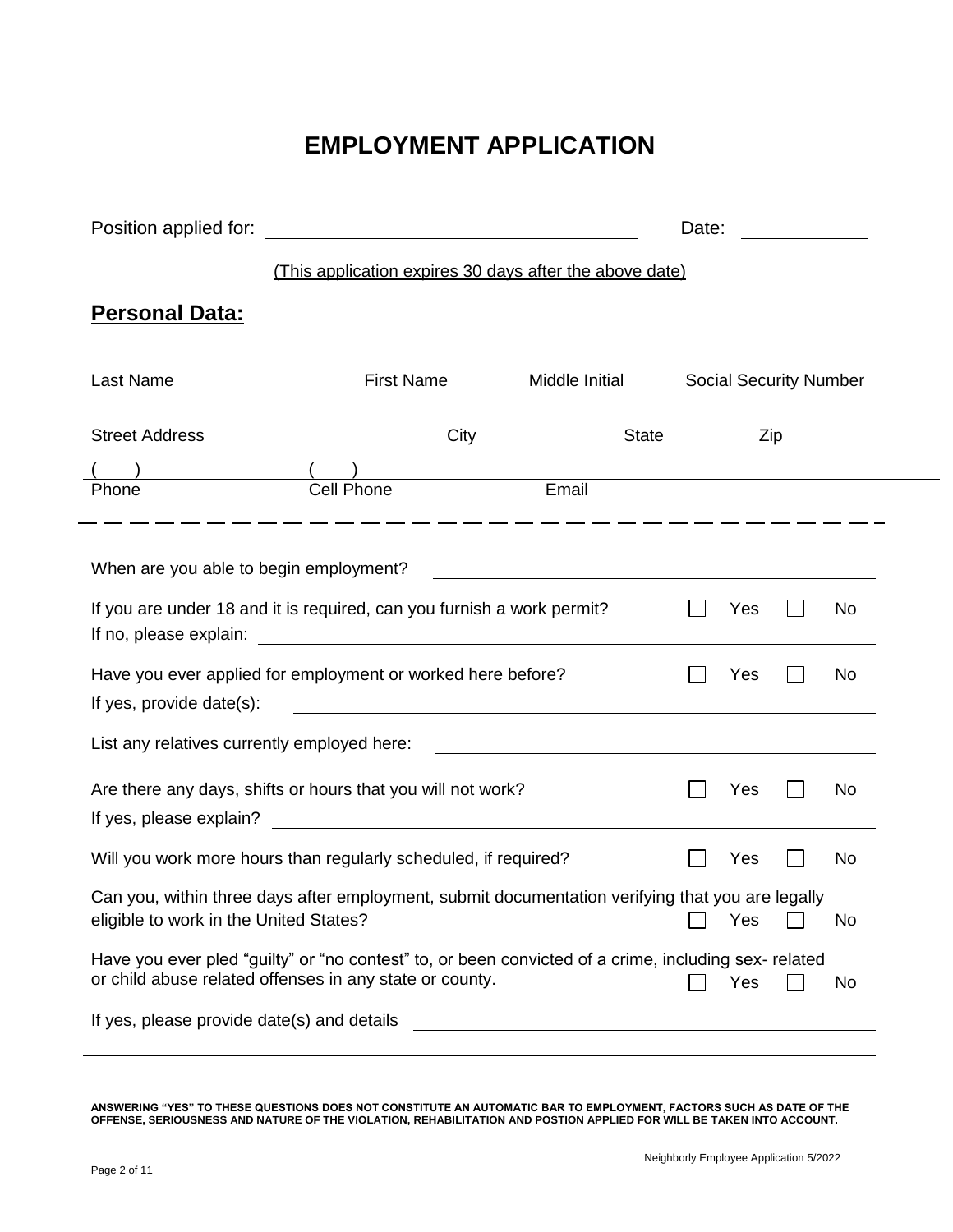**Employment History:** *List all employers within the past 10 years.* If you need additional space, use the back of this page.

| Company Name:<br><u> 1989 - Johann Stoff, Amerikaansk politiker (</u>                                                            | Telephone # _______________________   |
|----------------------------------------------------------------------------------------------------------------------------------|---------------------------------------|
| <b>Street Address:</b>                                                                                                           |                                       |
| City/State/Zip:<br>Supervisor:                                                                                                   |                                       |
| Employment Dates: From<br>$\overline{\phantom{a}}$ To<br>Month/Year<br>Month/Year                                                | Supv. Title: <u>Communications</u>    |
| □ Hourly □ Weekly □ Monthly □ Annually Start \$ ________ Final \$ _______                                                        |                                       |
|                                                                                                                                  |                                       |
| Reason for Leaving:<br><u> 1989 - Johann Barn, fransk politik fotograf (d. 1989)</u>                                             |                                       |
| If you are currently employed here, may we contact this reference?                                                               | Now<br>Later                          |
| Company Name:                                                                                                                    |                                       |
| <b>Street Address:</b>                                                                                                           |                                       |
| City/State/Zip:                                                                                                                  | Supervisor: _______________________   |
| Employment Dates: From<br>Month/Year<br>Month/Year                                                                               |                                       |
| □ Weekly □ Monthly □ Annually Start \$ _______ Final \$ _______<br>  Hourly                                                      |                                       |
|                                                                                                                                  |                                       |
| Reason for Leaving:                                                                                                              |                                       |
| Company Name:                                                                                                                    | Telephone #                           |
| <b>Street Address:</b><br><u> 1989 - Johann Barn, mars and de Brasilia (b. 1989)</u>                                             | Job Title: __________________________ |
| City/State/Zip:                                                                                                                  |                                       |
| Employment Dates: From ________________ To ______________ Supv. Title: _____________________________<br>Month/Year<br>Month/Year |                                       |
| □ Hourly □ Weekly □ Monthly □ Annually Start \$ ________ Final \$ ________                                                       |                                       |
|                                                                                                                                  |                                       |
| Reason for Leaving:<br><u> 1980 - Andrea Stadt Britain, fransk politik (d. 1980)</u>                                             |                                       |
|                                                                                                                                  |                                       |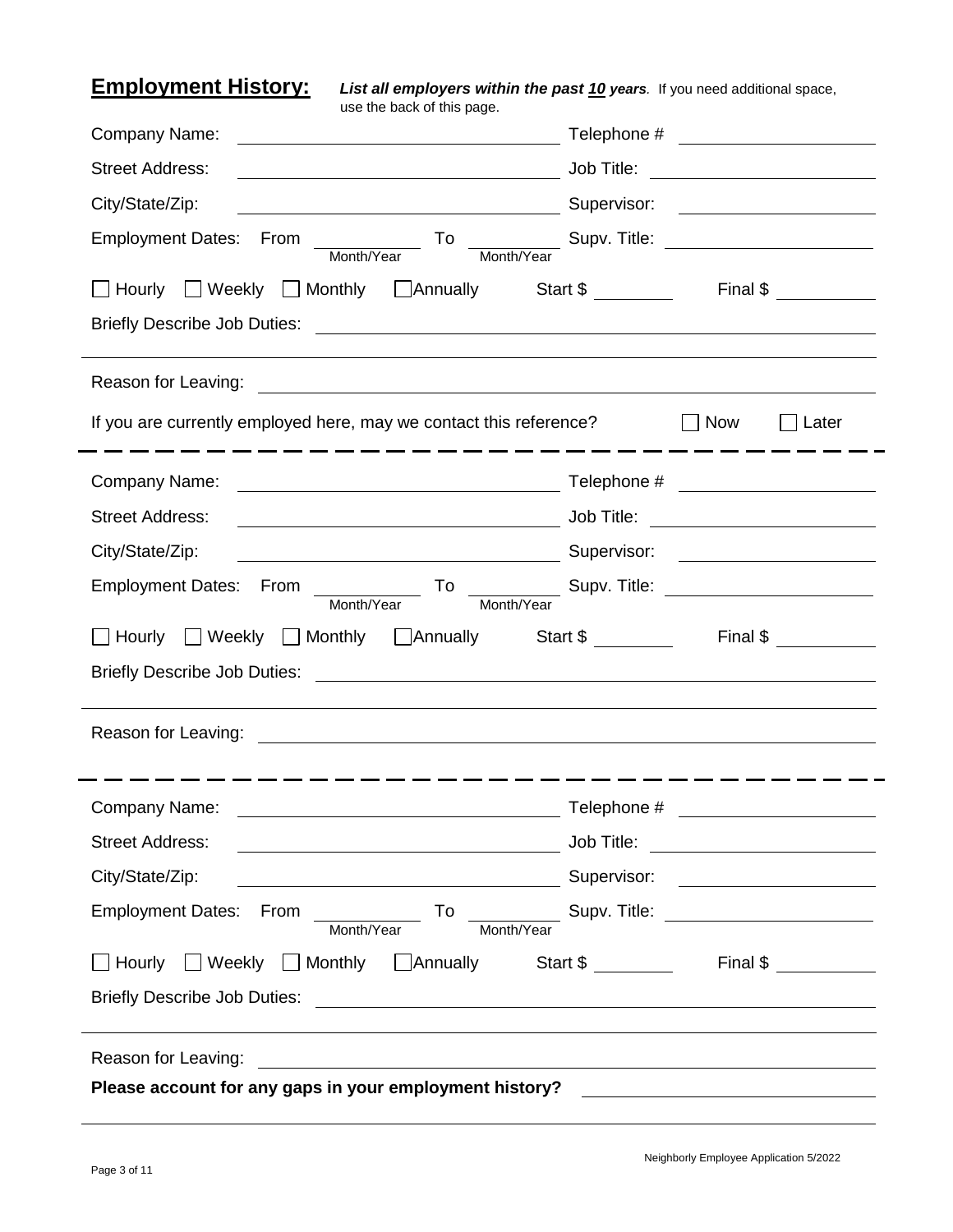List any work related skills, training or experience you believe would be relevant to the position you are applying for:

| Have you signed a non-compete agreement with any other employer that restrict you from working for |                      |  |
|----------------------------------------------------------------------------------------------------|----------------------|--|
| this agency?                                                                                       | $\Box$ Yes $\Box$ No |  |

If yes, please explain:

#### **Education:**

**A**. List last three (3) schools attended, starting with the most recent. **B.** List number of years completed. **C**. Indicate degree or diploma earned, if any. **D**. Grade Point Average or Class Rank. **E**. Major field of study. **F**. Minor field of study (if applicable)

| A. School | B. Number of<br><b>Years Completed</b> | C. Degree<br>Diploma | D. GPA<br>Class Rank | E. Major | F. Minor |
|-----------|----------------------------------------|----------------------|----------------------|----------|----------|
|           |                                        |                      |                      |          |          |
|           |                                        |                      |                      |          |          |
|           |                                        |                      |                      |          |          |

| RN, LPN, CDL, C.N.A. or other<br>Licenses or Certifications #:                                 |                 | State: | Year: |     |
|------------------------------------------------------------------------------------------------|-----------------|--------|-------|-----|
| <b>Driving Record:</b><br>(May or may not be considered depending on the position applied for) |                 |        |       |     |
| Do you have a valid driver's license?<br>State Where Issued:                                   | License Number: |        | Yes   | No  |
| Do you have a Commercial Driver's License?                                                     |                 |        | Yes   | No  |
| Have you had any tickets in the past three years?<br>If yes, please explain:                   |                 |        | Yes   | No. |
| Has your license ever been suspended or revoked?<br>If yes, please explain:                    |                 |        | Yes   | No  |
| Do you have any DUI or DWI convictions?<br>If yes, please explain:                             |                 |        | Yes   | No  |
| Do you have a reliable form of transportation to work?<br>If yes, please explain:              |                 |        | Yes   | No. |
|                                                                                                |                 |        |       |     |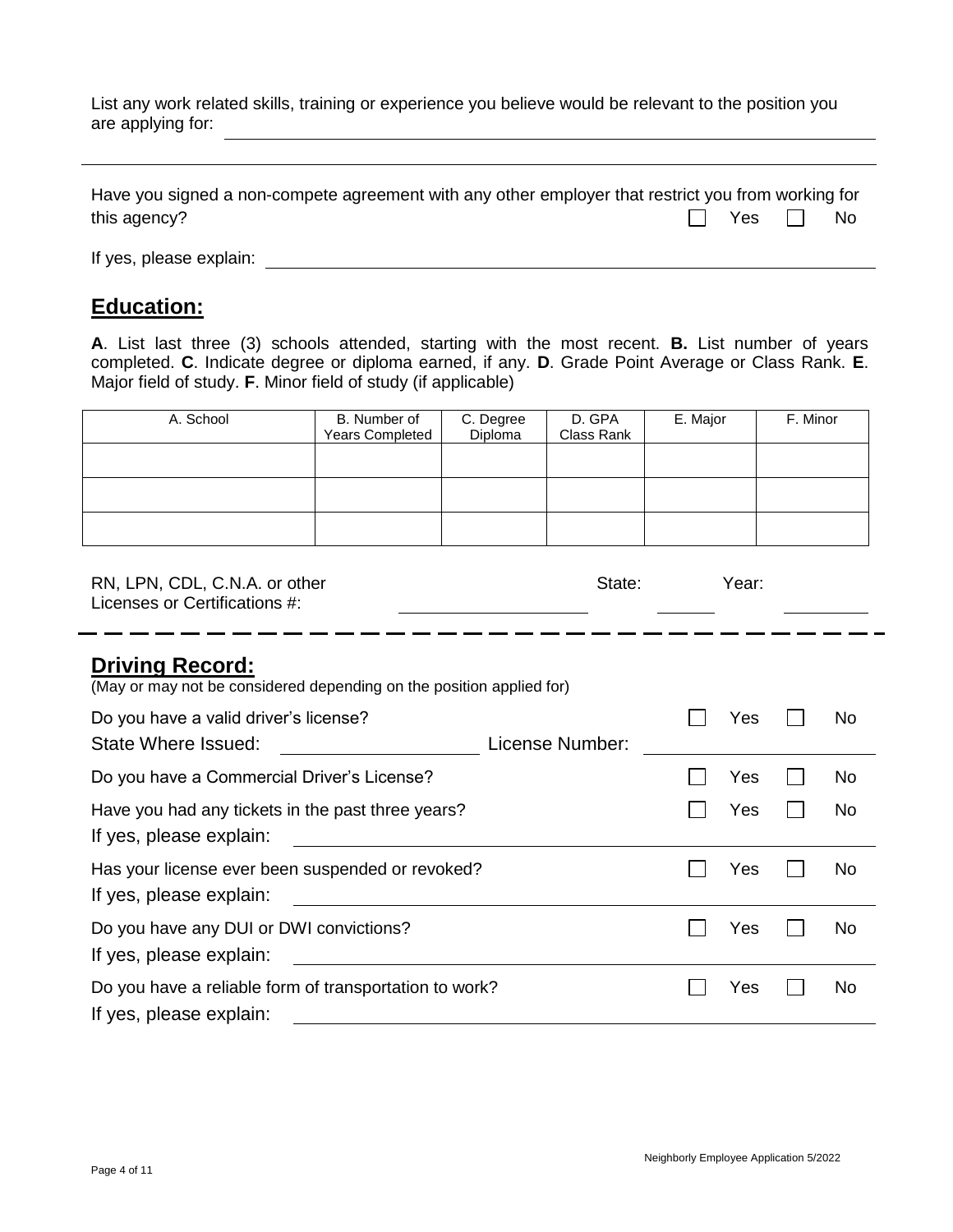#### Applicant's Acknowledgement

I certify that all information I have provided in order to apply for and secure work with the employer is true, complete and correct.

**I understand that any information provided by me that is found to be false, incomplete or misrepresented in any respect, will be sufficient cause to (a) cancel further consideration of this applications, or (b) immediately discharge me from the employer's service, whenever it is discovered.**

I expressly authorize, without reservation, the employer, its representatives, employees or agents to contact and obtain information from all references (personal and professional), employers, public agencies, licensing authorities and educational institutions and to otherwise verify the accuracy of all information provided by me in this application, resume' or job interview. I hereby waive any all rights and claims I may have regarding the employer, its agents, employees or representatives, for seeking, gathering and using such information in the employment process and all other persons, corporations or organizations for furnishing such information about me.

I understand that the employer does not unlawfully discriminate in employment and no questions on this application are used for the purpose of limiting or excusing any applicant from consideration for employment on a basis prohibited by applicable local, state or federal law.

I understand that this application remains current for only 30 days. If I have not heard from the employer within 30 days and still wish to be considered for employment, it will necessary to reapply and fill out a new application.

If I am hired, I understand that I am free to resign at any time, with or without cause and without prior notice, and the employer reserves the same right to terminate my employment at any time, with or without cause and without prior notice, except as may be required by law. This application does not constitute an agreement or contract for employment for any specified period or definite duration. I understand that no supervisor or representative of the employer is authorized to make any assurance to the contrary and that no implied oral or written agreements contrary to the foregoing express language are valid unless they are in writing and signed by the employer's president.

I also understand that if I am hired, I will be required to provide proof of identity and legal authority to work in the United States. I also understand that payment by direct deposit is company policy and a prerequisite for hiring. I understand that I must provide a bank account number for direct deposit purposes prior to being hired.

#### **DO NOT SIGN UNTIL YOU HAVE READ THE ABOVE APPLICANT STATEMENT.**

I certify that I have read, fully understand and accept all terms of the foregoing Applicant Statement.

Signature \_\_\_\_\_\_\_\_\_\_\_\_\_\_\_\_\_\_\_\_\_\_\_\_\_\_\_\_\_ Date \_\_\_\_\_\_\_\_\_\_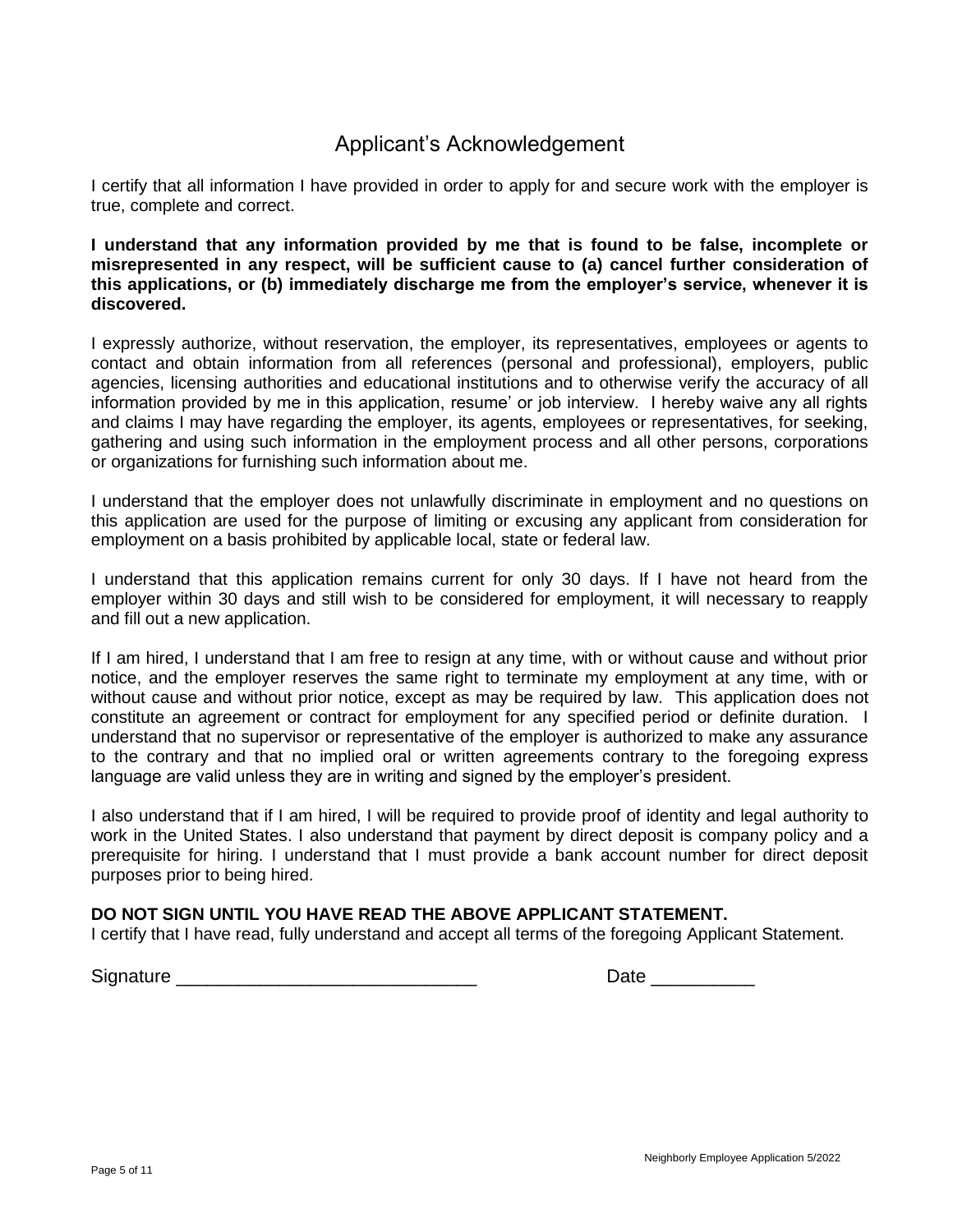

# **PLEASE FAX BACK TO (727) 572-8214**

Former Employer Reference Request – to be signed by applicant (Applicant to complete only the top section of this form)

I have applied to Neighborly Care Network for employment for the position of \_

\_\_\_\_\_\_\_\_\_\_\_\_\_\_\_\_\_\_\_\_\_\_\_\_\_\_\_\_\_\_\_, I, therefore, request that you disclose and release to Neighborly Care Network any information in your possession about me. I hereby release you from any and all liability of damages for providing the information requested.

| Signature of Applicant    | Date |
|---------------------------|------|
| Printed Name of Applicant | SS#  |

# To be completed by former employer:

Good Faith Disclosure of Information – Florida Statutes, Section 768.095, is created to read: An employer who discloses information about a former employee's job performance to a prospective employer of the former employee upon request of the prospective employer or of the former employee is presumed to be acting in good faith and, unless lack of good faith is shown by clear and convincing evidence, is immune from civil liability for such disclosure or its consequences. For purposes of this section, the presumption of good faith is rebutted upon a showing that the information disclosed by the former employer was knowingly false or deliberately misleading, was rendered with malicious purpose, or violated any civil right of the former employee protected under Chapter 760.

| Company Name:                                                                                                                                 |                                                                                                                       |                                                                    |                 |     |     |
|-----------------------------------------------------------------------------------------------------------------------------------------------|-----------------------------------------------------------------------------------------------------------------------|--------------------------------------------------------------------|-----------------|-----|-----|
| Former Employee's Job Title:                                                                                                                  | <u> 1989 - Johann Stein, marwolaethau a bhann an t-Albann an t-Albann an t-Albann an t-Albann an t-Albann an t-Al</u> |                                                                    |                 |     |     |
| Dates of Employment: From                                                                                                                     |                                                                                                                       | $\begin{array}{ccc} \text{To} & \text{\color{red}---} \end{array}$ | Final Pay Rate: |     |     |
| <b>Overall Performance Satisfactory:</b>                                                                                                      |                                                                                                                       |                                                                    |                 | Yes | No  |
| Separation from your organization was:                                                                                                        | Voluntary                                                                                                             |                                                                    | Involuntary     |     |     |
| Reasons for leaving:                                                                                                                          |                                                                                                                       |                                                                    |                 |     |     |
| Did the applicant receive any discipline during the last 12 months of active employment? $\Box$ Yes $\Box$ No                                 |                                                                                                                       |                                                                    |                 |     |     |
| If yes, describe the discipline assessed:                                                                                                     |                                                                                                                       |                                                                    |                 |     |     |
| Is this applicant eligible for rehire?                                                                                                        |                                                                                                                       |                                                                    |                 | Yes | No. |
| If "No", please explain:<br><u> 1989 - John Stein, Amerikaansk politiker (</u> † 1920)                                                        |                                                                                                                       |                                                                    |                 |     |     |
| <b>Other Comments:</b><br><u> 1989 - Johann Stein, mars and de Britain and de Britain and de Britain and de Britain and de Britain and de</u> |                                                                                                                       |                                                                    |                 |     |     |
| Signed                                                                                                                                        |                                                                                                                       | Date                                                               |                 |     |     |
| Title                                                                                                                                         |                                                                                                                       |                                                                    |                 |     |     |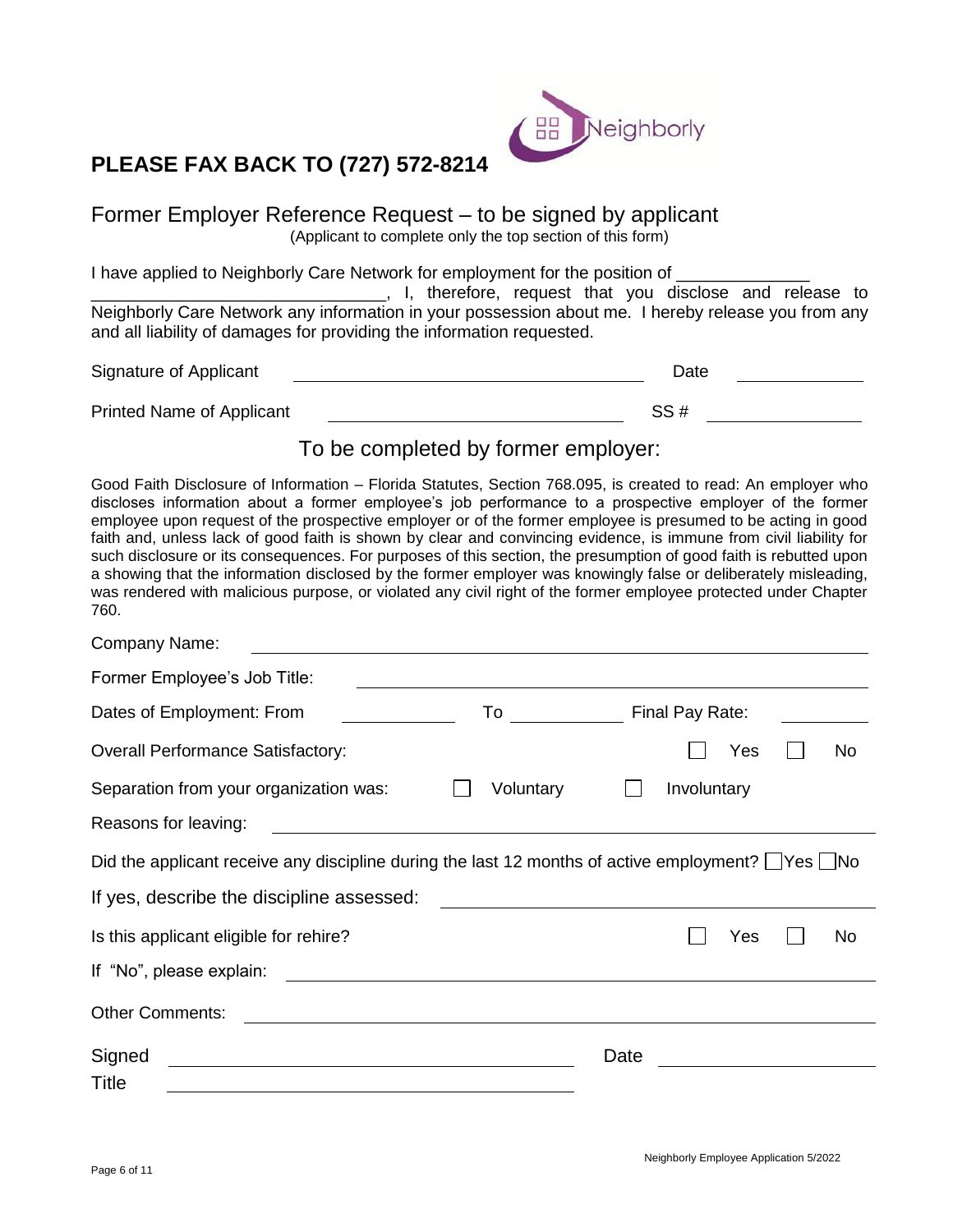

# **Neighborly Care Network**

# STATEMENT OF UNDERSTANDING FOR PRE-EMPLOYMENT DRUG TESTING

I understand that a urine drug screen is a pre-requisite to employment. Additionally, I understand that I may be required during my employment to undergo future urine drug screens, as the agency deems necessary and that my refusal to take a drug test will terminate my employment with Neighborly Care Network. I understand that at the time of any such urinalyses, I will be required to execute all forms of consent and release of liability as are usually and reasonably attendant to such examinations. Finally, I understand that the results of any such examinations shall be made available to the Agency, its supervisory employees, or agents, as required by Neighborly Care Network Human Resources.

The undersigned states that he or she has read and fully understands the above statement and signs this statement of his or her own free will.

Signature Date **Date**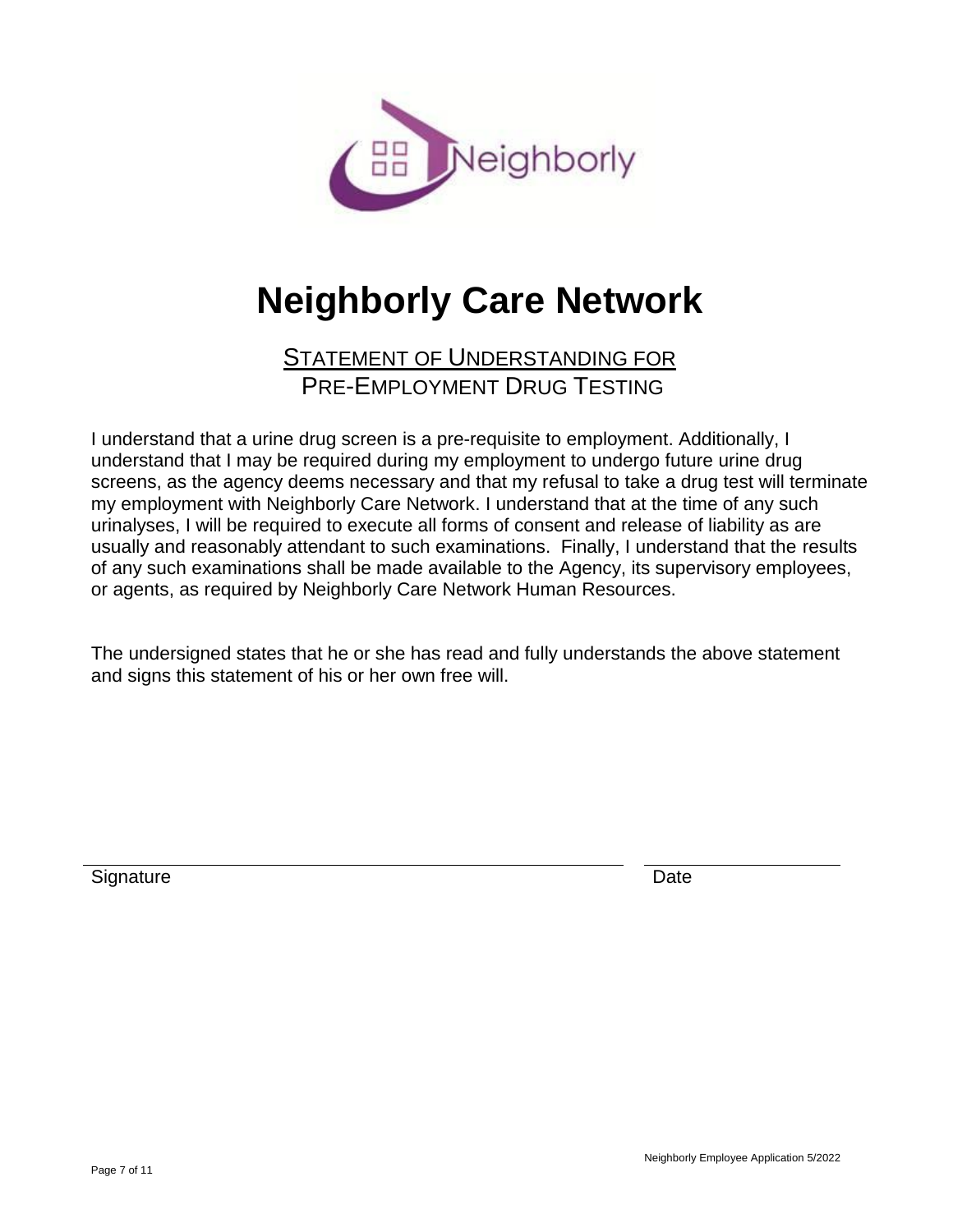

#### *Employee Criminal Background Check Release and Consent*

I understand that Neighborly Care Network will conduct a Criminal Background check prior to my formal offer of employment. Therefore, I consent to a Level 2 screening which includes fingerprinting.

If the results of the background check are unfavorable, I understand that Neighborly Care Network can rescind their verbal offer of employment.

I have read this Release and Consent. I understand its terms, and I am signing it voluntarily.

| <b>Last Name</b>        | <b>First</b>         | <b>Full Middle</b> | <b>Maiden Name(s)</b>    |
|-------------------------|----------------------|--------------------|--------------------------|
|                         |                      |                    |                          |
| <b>Street Address</b>   | City                 | <b>State</b>       | Zip                      |
| Race                    | Male/Female          | Date of Birth      | <b>Social Security #</b> |
| <b>Place of Birth</b>   |                      | <b>Height</b>      | Weight                   |
| <b>Drivers License#</b> | <b>Issuing State</b> | Eye Color          | <b>Hair Color</b>        |
| <b>Home Phone</b>       |                      | <b>Cell Phone</b>  |                          |
| Signature:              |                      | Date               |                          |
|                         |                      |                    |                          |
|                         |                      |                    |                          |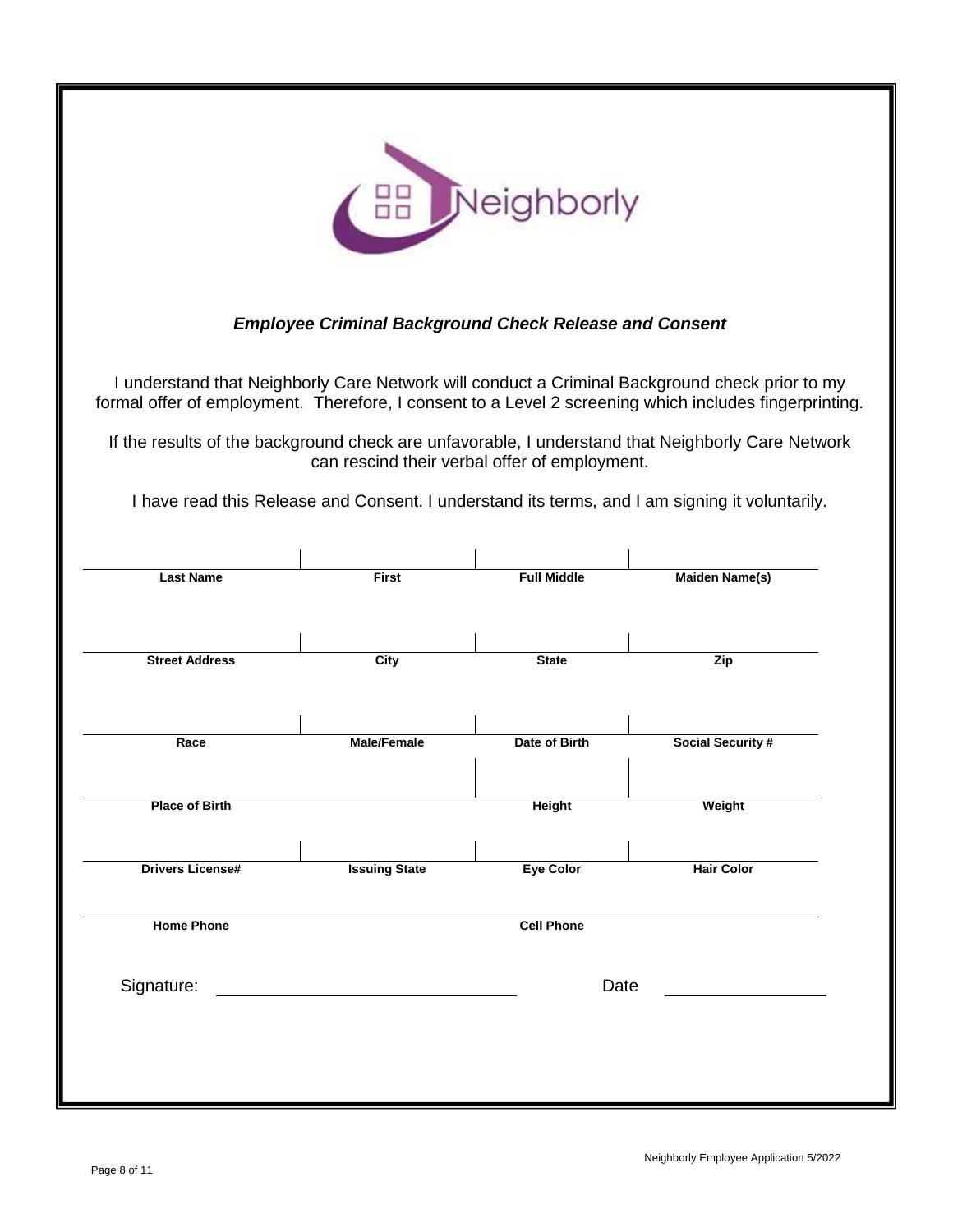# Application Review Check List To Be Completed By Manager Reviewing Application

| <b>Applicant Name:</b> | Date: |  |
|------------------------|-------|--|
| Position Applied for:  |       |  |

| Application<br>Criteria                                                                                 | <b>Meets</b><br>Criteria | <b>Fails to</b><br>Meet<br>Criteria | Comments |
|---------------------------------------------------------------------------------------------------------|--------------------------|-------------------------------------|----------|
| Applicant is at least 18 years old or<br>age meets child labor laws.                                    |                          |                                     |          |
| Can work all days, shifts, and hours.<br>(unless religious, handicap or disability<br>restrictions.)    |                          |                                     |          |
| Can start work when needed.                                                                             |                          |                                     |          |
| Can produce documents verifying<br>work eligibility in U.S.                                             |                          |                                     |          |
| Work experience requirement for<br>position applied for:                                                |                          |                                     |          |
| No unexplained or unacceptable gaps<br>in employment history.                                           |                          |                                     |          |
| Education (if applicable)                                                                               |                          |                                     |          |
| RN, LPN, CDL, C.N.A. license or<br>certificate (if applicable).                                         |                          |                                     |          |
| Valid driver's license (if applicable)                                                                  |                          |                                     |          |
| Valid commercial driver's license (if<br>applicable)                                                    |                          |                                     |          |
| No serious traffic citations (if<br>applicable)                                                         |                          |                                     |          |
| Applicant accurately and completely<br>answered all questions on application<br>and signed application. |                          |                                     |          |
| Applicant signed authorization for<br>release of information form.                                      |                          |                                     |          |

Application Forms Reviewed By:

Date: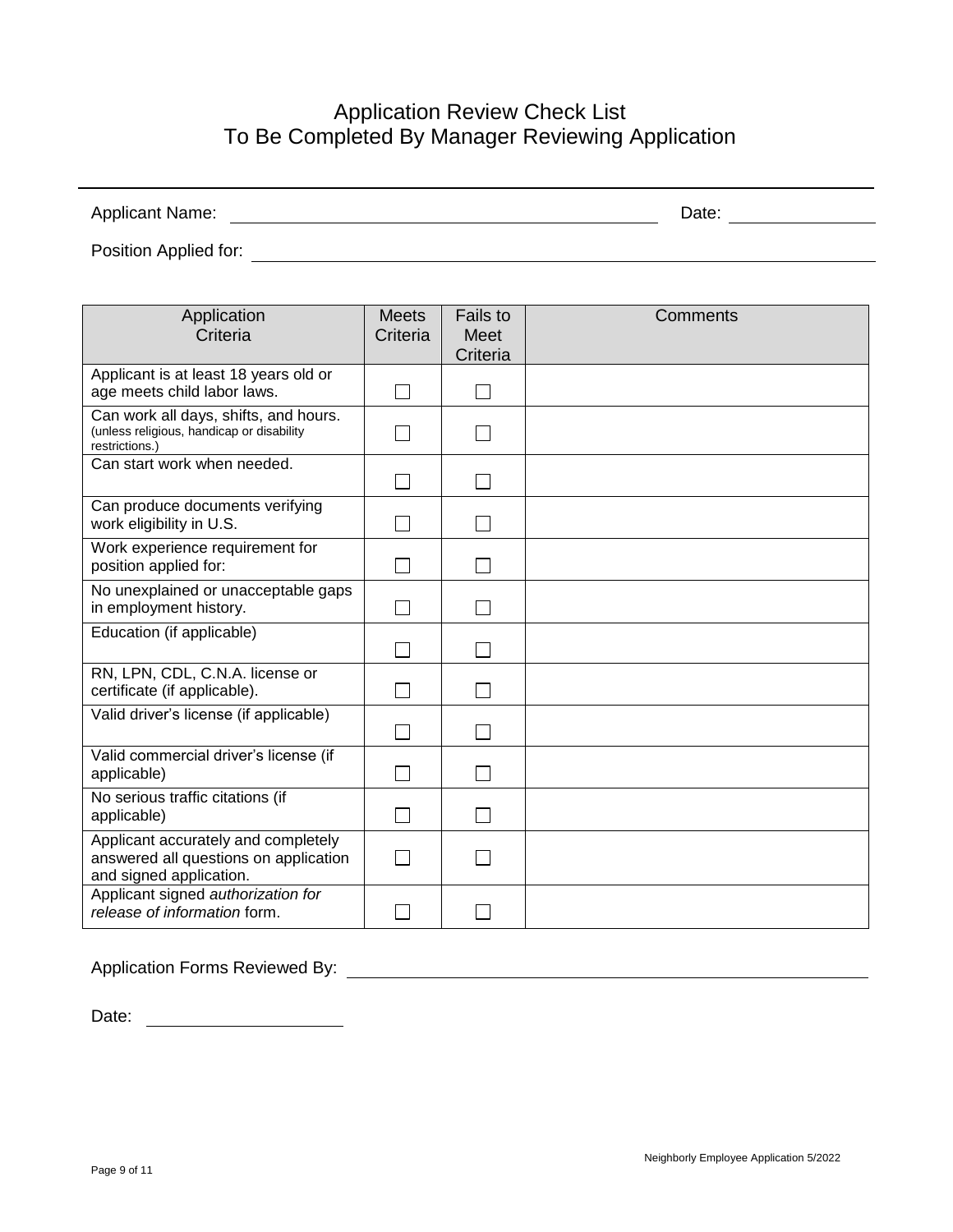#### Interview Report To Be Completed By Position's Supervisor/Interviewer

| <b>Applicant Name:</b> |  | Date: |  |
|------------------------|--|-------|--|
|------------------------|--|-------|--|

| Position: | Supervisor/Interviewer |
|-----------|------------------------|
|           |                        |

Date Application Reviewed:

| Criteria<br>(based on job description)                                     |                                                      | <b>Meets</b><br>Criteria | Fails to<br><b>Meet Criteria</b>                                                | Comments                                                                                                      |  |
|----------------------------------------------------------------------------|------------------------------------------------------|--------------------------|---------------------------------------------------------------------------------|---------------------------------------------------------------------------------------------------------------|--|
| <b>Essential Job Skills</b>                                                |                                                      |                          |                                                                                 |                                                                                                               |  |
| <b>Essential Job Experience</b>                                            |                                                      |                          |                                                                                 |                                                                                                               |  |
| Demeanor/Attitude                                                          |                                                      |                          |                                                                                 |                                                                                                               |  |
| <b>Essential Communication Skills</b>                                      |                                                      |                          |                                                                                 |                                                                                                               |  |
| Other Information                                                          |                                                      |                          |                                                                                 |                                                                                                               |  |
| description:                                                               | $\Box$ Yes                                           | No                       |                                                                                 | Applicant asked to explain how he/she can perform essential functions of the job applied for based on the job |  |
|                                                                            |                                                      |                          |                                                                                 |                                                                                                               |  |
|                                                                            |                                                      |                          |                                                                                 |                                                                                                               |  |
| Applicant recommended for further consideration:                           |                                                      |                          | Yes                                                                             | <b>No</b>                                                                                                     |  |
| Reasons: (State why the applicant is or is not suitable for this position) |                                                      |                          |                                                                                 |                                                                                                               |  |
|                                                                            |                                                      |                          |                                                                                 |                                                                                                               |  |
|                                                                            |                                                      |                          | >>>>>Recommendation for Employment<<<<<<br>To Be Completed by Service Directors |                                                                                                               |  |
|                                                                            |                                                      |                          |                                                                                 |                                                                                                               |  |
|                                                                            |                                                      |                          |                                                                                 | Salary: \$__________/Hr. __________/Hour Week. With Benefits________ Without Benefits________                 |  |
| Recommended By:                                                            | <u> 1989 - Johann Barnett, fransk politiker (</u>    |                          | Supervisor's Signature                                                          | Date:                                                                                                         |  |
| Recommended By:                                                            | <u> 1989 - Jan Barbara Barbara, prima politik po</u> |                          |                                                                                 | Date:<br>the company of the company of the                                                                    |  |
| Project/Department Director<br>Recommended By:<br>Date:                    |                                                      |                          |                                                                                 |                                                                                                               |  |
|                                                                            |                                                      |                          | Director of Human Resources                                                     |                                                                                                               |  |